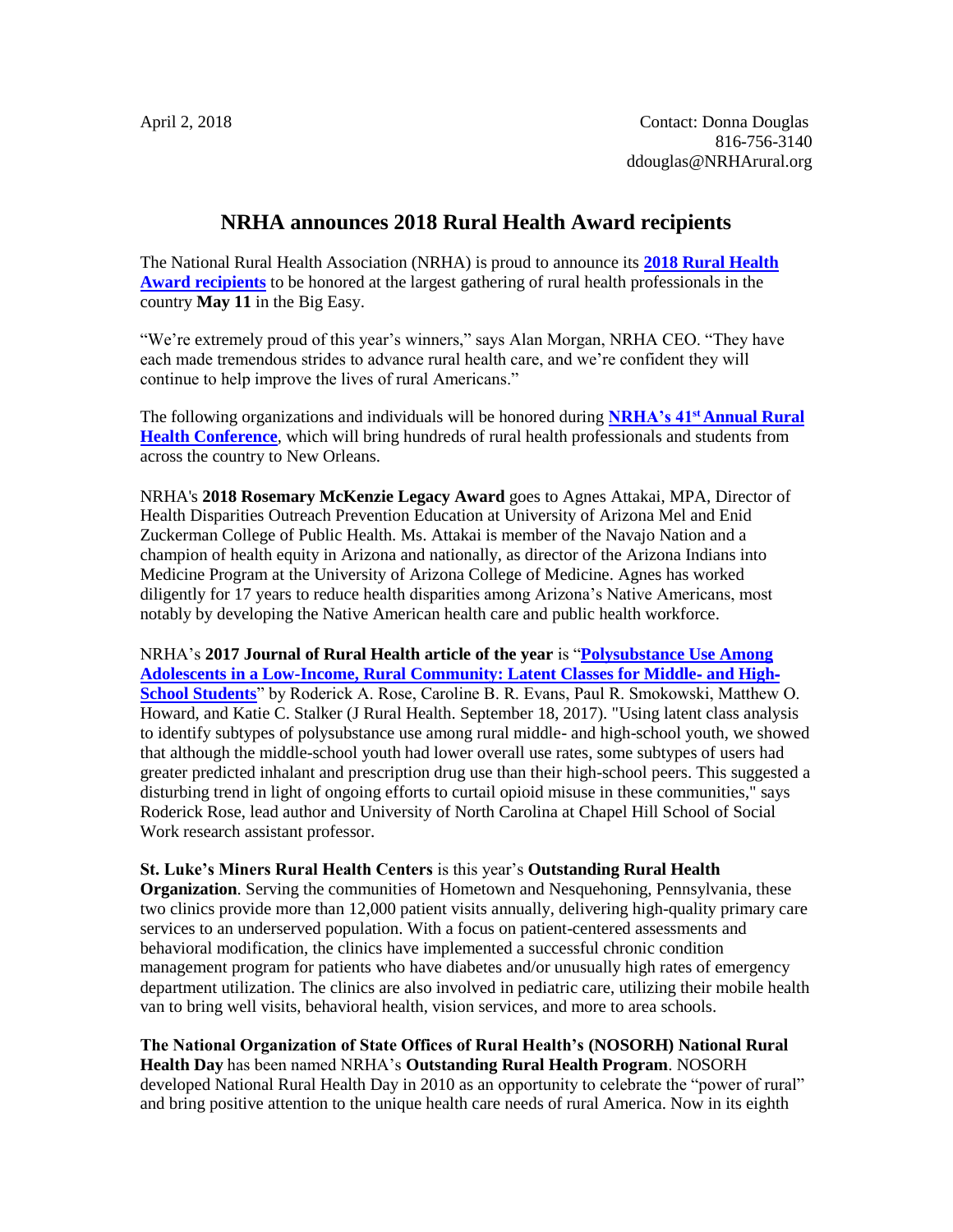year, National Rural Health Day continues to see success in the form of national awareness, new collaborations, community engagement, resource development, and more. With the support of state offices of rural health, NRHA, and their partners, National Rural Health Day has brought much-needed attention to rural health issues.

**Rhonda Kay Skelton** has been posthumously awarded the **Louis Gorin Award for Outstanding Achievement in Rural Health Care**. Skelton served as the obstetrics/newborn department manager at Mercy Hospital in Moose Lake, Minn., which in February became one of only two critical access hospitals in the state to earn a baby-friendly designation. This prestigious international recognition was achieved through Skelton's foresight, leadership, and commitment to patients. At a time when many rural hospitals are eliminating OB services, the Rhonda Kay Skelton Birthing Center continues to provide its rural community with compassionate, skilled maternity and infant care.

**Kent Hoerauf, MD, CMD, FACP** is NRHA's **Rural Health Practitioner of the Year**. A boardcertified internal and geriatric medicine physician at West River Health Services in Hettinger, N.D., Hoerauf has made important contributions to more than 20,000 rural residents in roughly as many square miles for the last three decades. He was instrumental in creating the first designated Alzheimer's unit in southwest North Dakota, as well as West River's level IV trauma system. Hoerauf also serves as clinical professor of internal medicine at University of North Dakota School of Medicine and Health Science. He travels more than 720 miles each month to reach the rural communities he serves.

This year's **Outstanding Educator Award** recipient is **Cella Janisch-Hartline**. As nursing leadership senior manager at the Rural Wisconsin Health Cooperative, Janisch-Hartline guides first-year nurses through the nurse residency program, helping the cooperative to increase firstyear nursing retention from 50 to 60 percent to more than 90 percent. She also helped develop a rural leadership residency, allowing new rural leaders to learn best practices, receive coaching, and use available tools and resources. She has also created and taught "boot camps" for rural OB nurses, ER nurses, certified nurse anesthetists, and nursing supervisors.

NRHA's **Outstanding Researcher Award** winner is **K. Bryant Smalley, PhD, PsyD.** Smalley has focused on improving health status among diverse rural populations during his time as associate dean for research at Mercer University School of Medicine in Macon, Ga. Smalley's research initiatives have engaged numerous stakeholders and received millions in funding, including Project EDUCATE, an ongoing study testing a telehealth-delivered intervention for diabetes and hypertension self-management, and Partnerships for Health, which creates community-based partnerships to address pressing health issues in rural Georgia. A perennial presenter at NRHA's Annual Rural Health Conference, Smalley has also published 30 peerreviewed journal articles, including in NRHA's *Journal of Rural Health*.

This year's **NRHA/John Snow Inc. Student Leadership Award** goes to **Grant Gase**. An osteopathic medical student at Ohio University Heritage College of Osteopathic Medicine, Gase has been called "the future of rural health advocacy." He serves as the rural medical education chair of NRHA's Student constituency group, and he regularly attends the association's educational and advocacy events. As a student leader, he is developing the Perry County Health Clinic in New Straitsville, Ohio, which is a health professional shortage area for primary care and mental health services. He is also collaborating with local stakeholders to establish a rural training track program.